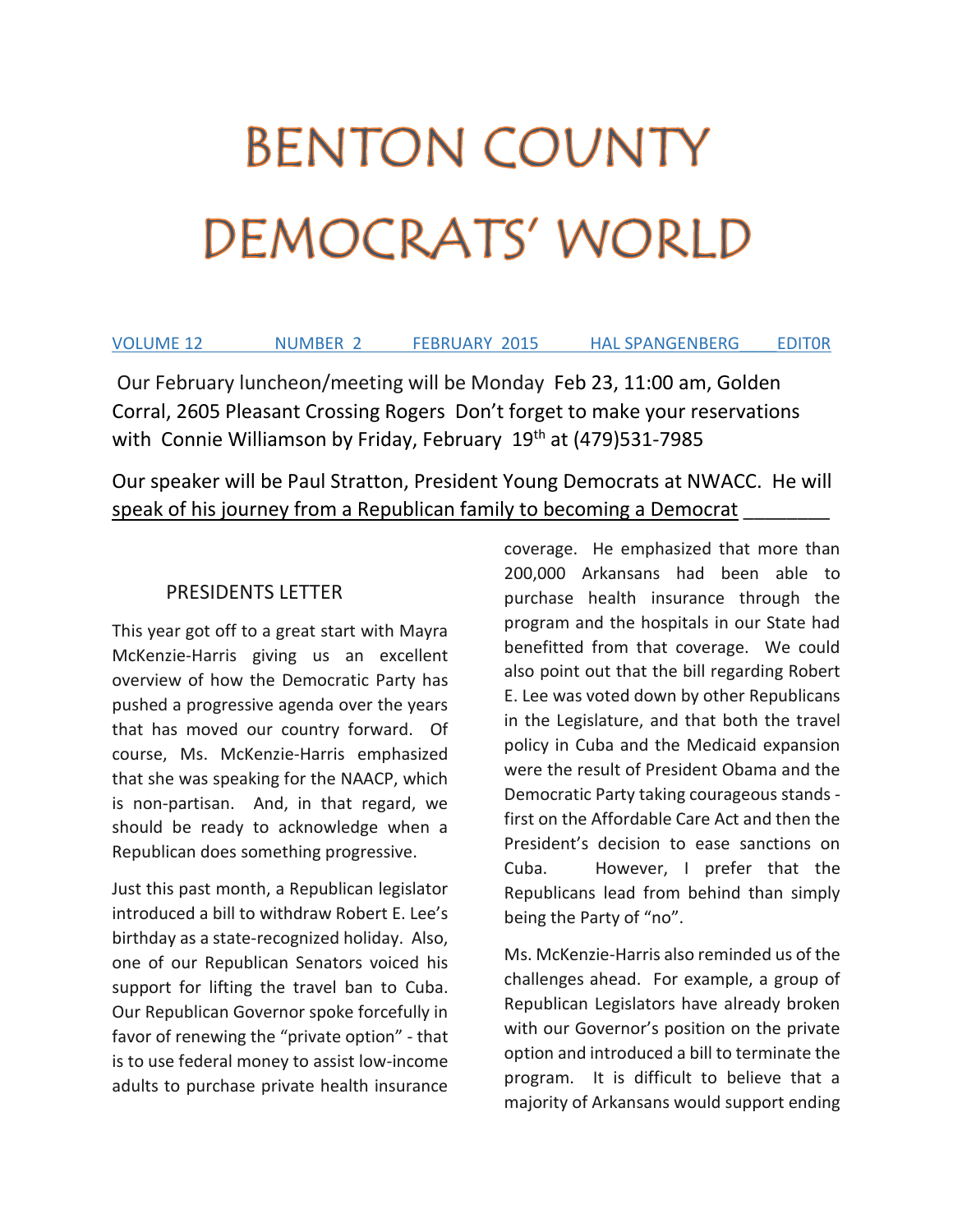the compromise of government and private health insurance that has profited both individuals and the hospitals in our State. This shows how extreme Republican Party has become, and how it may be more and more difficult for individual Republicans, as mentioned above, to try to find any compromise.

We must have confidence that the Democrats are correct on the issues and that a majority of Arkansans are with us. Ms. McKenzie-Harris ended her presentation by reminding us of the challenges ahead. We must be willing to discuss these issues with our friends and family and encourage them to register to vote and then to do so. The next election is already taking shape and the challenge is upon us!

Ken Swindle President\_\_\_\_\_



Mrs. McKenzie-Harris at our Jan Mtg.

#### **BLUE BOWLS**

**Being a new comer to the organization, I wondered what the "Blue Bowl" meant to our members. It is meant as a means of "passing the hat" for any amount that you may have and be willing to part with for the good of the club. The money collected goes into the general fund to club activities and support of candidates..Still learning\_\_\_\_\_\_**

#### **Meet your Board members:**

Born and raised in Rochester, NY, the Navy sent me to San Diego, CA in 1950. I never wanted to leave, so spent most of my adult life in S. California.

 We recently came to N.W. AR for a visit and my wife had some serious problems. After that the dr. said she could not travel, so we are here forever. I was a member of the Benton County Democrats from 1995 to 1998, so in a way "glad to be back home" I am humbled to be asked to carry on with the newsletter, following Eileen Reese, but I will do my very best.

My wife Audrey was raised in Los Angeles We have 4 children between us. Her 2 live in Bella Vista, mine are in California and Idaho. Too many Grandchildren to count, and the number of great grandchildren is expanding.

Harold (Hal) Spangenberg, Publicity Chair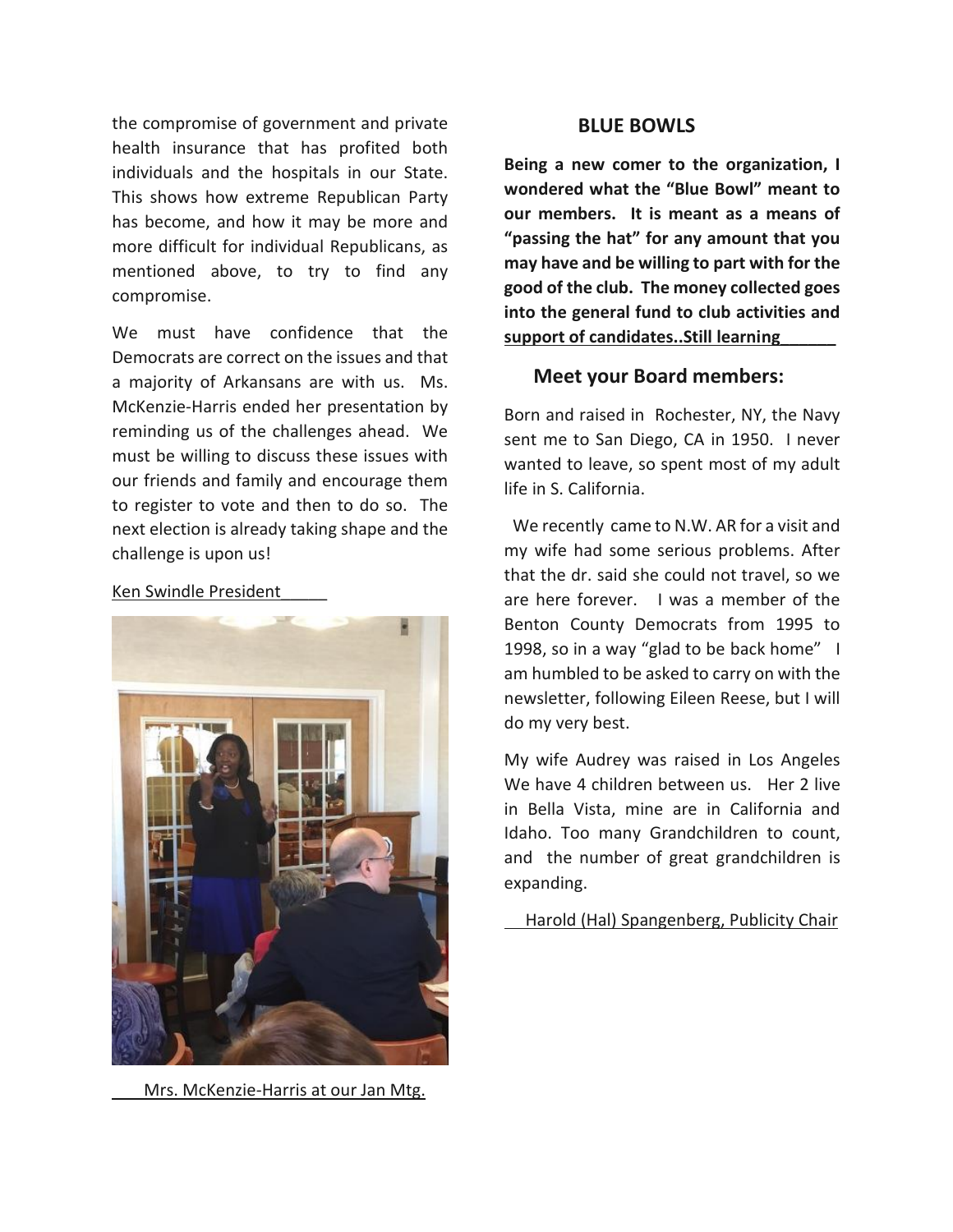# **FLEA FOR ALL (Yard Sale)**

 May 1 & 2, (War Eagle weekend) On West Walnut, Rogers Exact location to be announced

As you doing your spring cleaning, please set aside unwanted items to donate to the BC Democrats spring fund raiser.

Further details to be announced next month

Contact Info: Gaye Bland 479 631-9818 gkband@cox.net

|                        | Karen Smenner |  | 479 866-9906 |
|------------------------|---------------|--|--------------|
| ksmenner0119@gmail.net |               |  |              |

## **IT'S MOVIE TIME!!!!**

SECOND BEST EXOTIC MARIGOLD HOTEL

 Maggie Smith, Bill Nighy, Richard Gere, Judi Dench

Show Date: March 14th, Saturday 10:00 am at Malco Pinnacle Hills, Rogers

 \$13.00 each to benefit Benton County **Democrats** 

#### Reserve your tickets NOW

 Bill Beck – 479 855-1872 [thebillbecks@att.net](mailto:thebillbecks@att.net) or Karen Smenner – 479 866-9906 mskas0119@gmail.com

# Benton County Democrats Monthly Luncheon Meeting

#### Colden Corral, Rogers ,January 26, 2015

## Ken Swindle, President called the meeting to order at 12:00 noon.

In Ken's opening remarks he thanked the previous board for their hard work and the current board is easy to work with. He introduced Board Members present. Eunice Van Tuyl, (Recording Secretary) and Eileen Rees (Newsletter Producer) were absent. Eunice was enjoying "Sunny Florida" and Eileen had passed away in December.

He announced the board's policy on the pledge of allegiance. Individual's option are – not say the pledge say the pledge with out "under God" or say the pledge with "under God."

President recognized Hal Spangenberg, (Publicity Chair) who announced that the website had been updated and has a new look. He encouraged everyone to check it out.

President asked for January Birthday members to stand and introduce themselves and it is optional to tell your age. Two January Birthday Members Karen Smenner (Vice President), 72 years young Mary Lee Hay

Ken announced the Blue Bowls goal for this year was \$1,000. Blue Bowel revenue is deposited in the Campaign Contribution Fund. He reminded members it is membership renewal time.

Ken reminded the members to please leave a tip for the waitress on the table.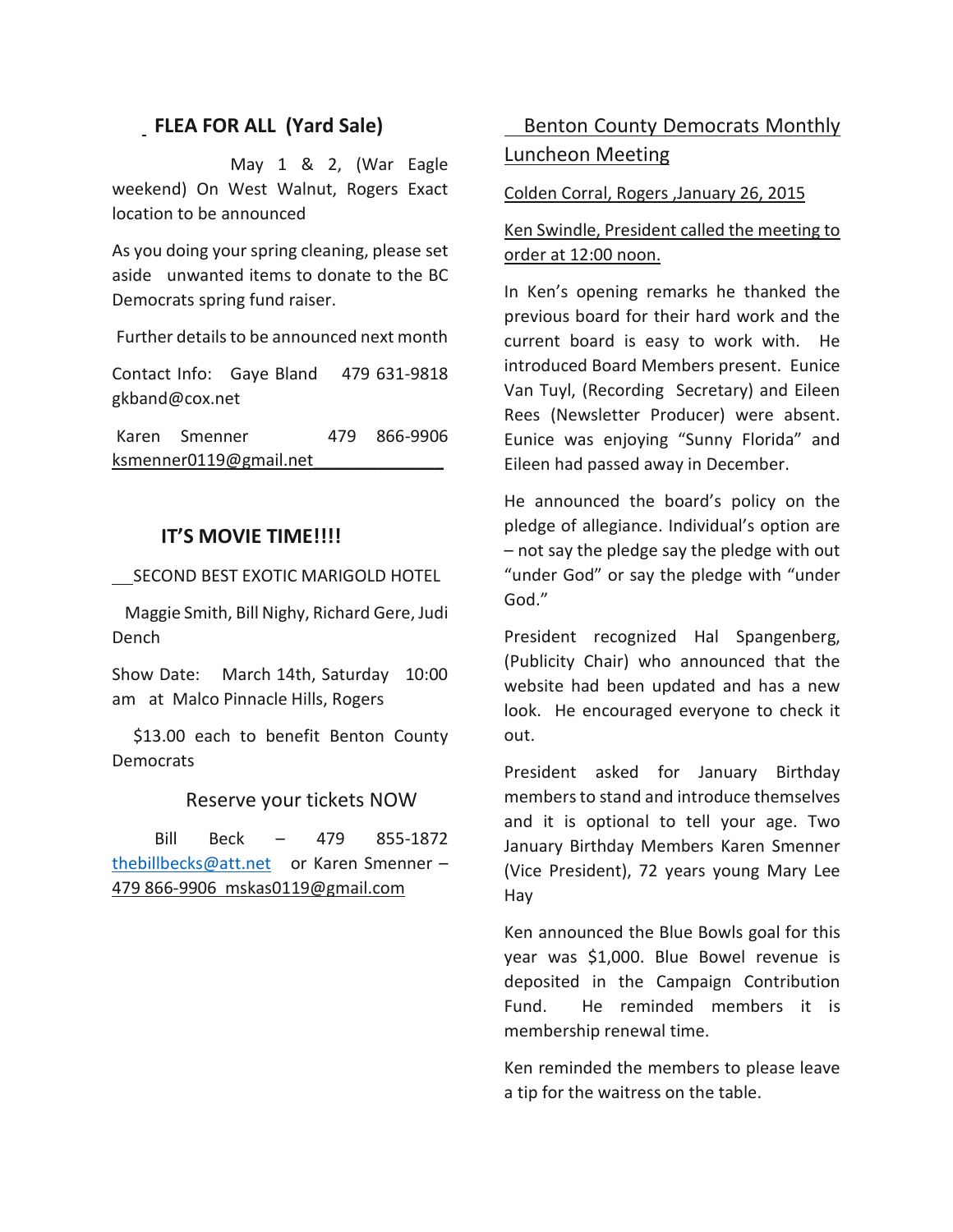Ken recognized Karen (Vice President) additional business. She reviewed the past information about the former fundraiser called Spring Fling and announced the board voted to revive a spring fundraiser. The spring fundraiser will be a "Flea for All" garage sale on April 30th War Eagle weekend. Donations of "stuff" and members to work are needed. Contributions are not tax deductible. Please sign up on the volunteer sheet circulating. The Hispanic provide a food truck and maybe a Mariachi Band.

Another goal of the board is to get to know members. Karen passed out a form for members to share their skills and additional personal information. She encouraged members to please fill out and return the form.

She announced the speaker for February would be Paul Stratton, President of the Young Democrats.

Karen introduced the Speaker Myra McKenzie-Harris. She is Associate General Counsel in the Employment Division of the Walmart Stores, Inc. Legal Department in Bentonville and currently serving as 3rd Vice-President of the NWA Branch of the NAACP.

The speaker gave us a stroll down memory lane from party name change to eliminating discrimination by Democratic Presidents from Woodrow Wilson to FDR to Jimmy Carter, to John F

Kennedy to Lynden Johnson to Arkansas' own Bill Clinton to President Obama. It was a long road with each President playing a

significant role in expanding civil rights. (Excellent History Lesson)

Myra issued a warning about the strong headwinds the Democratic Party is facing. There is very little if anything in the Republican Party Platform that "we" would agree with. She stressed three headwinds and what Democrats can do  $-1$ . Repeal of the Voting Rights Act Communicate with Congress to restore voting rights Communicate/educate the importance of voting rights

2. Repeal of the Affordable Care Act Communicate with your Congressman the impact upon Benton County. (16% of Benton County did not have health insurance before ACA) Educate the public on benefits to Benton County Start now to plan for CD 3 election in 2016.

3. Repeal Everything Democrats have passed Support candidates that run on a platform supporting Democratic issues Help shape Democratic issues by become a delegate to the Democratic National Convention in 2016.

Questions and answer period followed.

Ken recognized Gaye Bland (Treasurer) to talk about the budget funds and how to make a Memorial Gift. She explained the funds are in three categories - The Operating Fund, Dedicated Democrats Fund and Campaign Contributions Fund. If you wish to make an Eileen Rees Memorial Gift the money would be deposited in the Dedicated Democrats Fund that is used for honorariums for speakers and voter education. Gaye will accept your Memorial Gift today or you may mail it to: